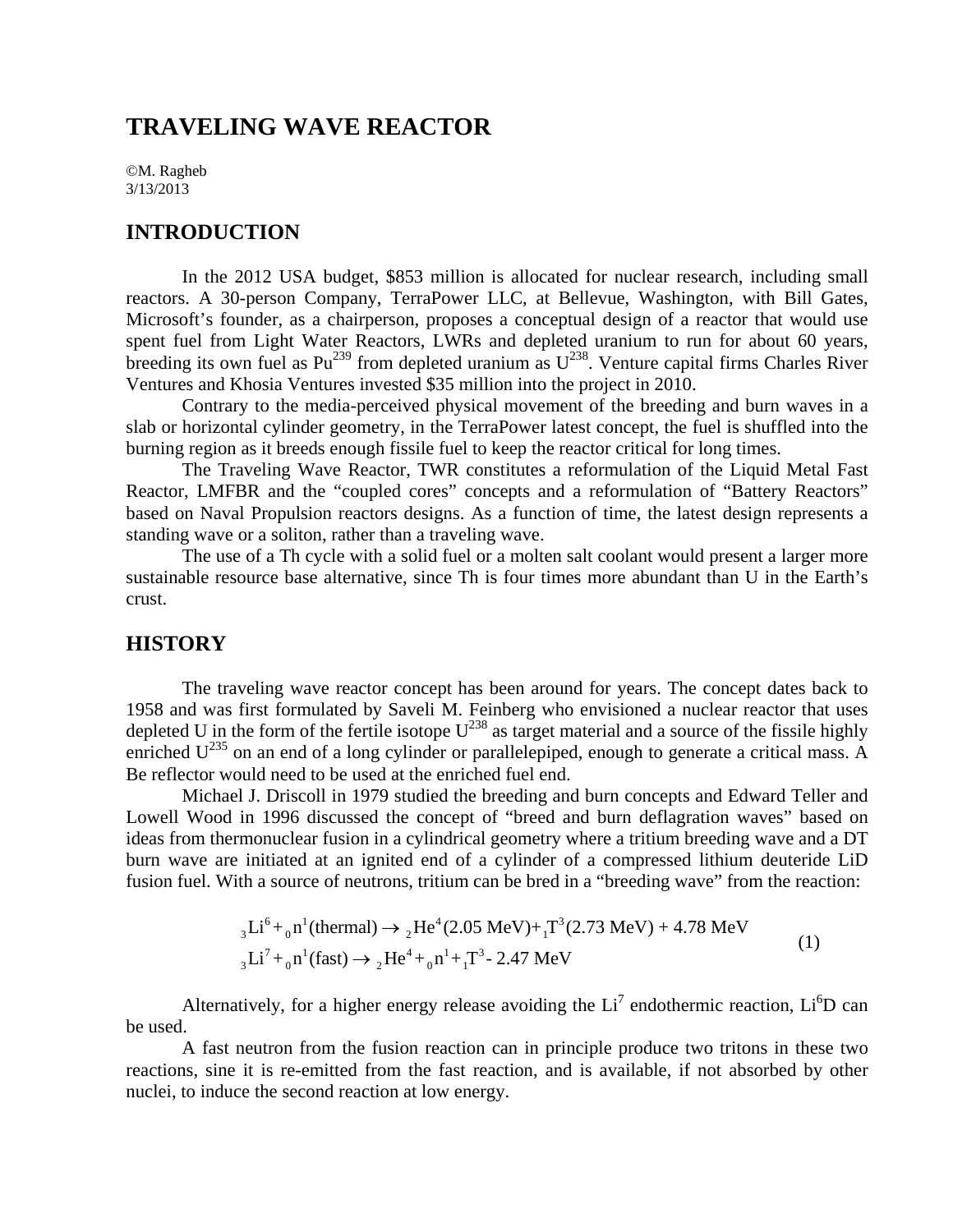The produced T can fuse with the D through the neutron producing "burn wave" DT reaction:

$$
{}_{1}D^{2} + {}_{1}T^{3} \rightarrow {}_{2}He^{4}(3.52 \text{ MeV}) + {}_{0}n^{1}(14.1 \text{ MeV}) + 17.59 \text{ MeV}
$$
 (2)

The neutrons produced from this "burn wave" are available to propagate the previous "breeding wave" of Eqn. 1.

Hugo van Dam in 2000 mathematically analyzed the fission waves, and Hiroshi Sekimoto analyzed a design concept designated as "Candle" in the 2000s.

It has been lately reintroduced by Lowell Wood from the Lawrence Livermore National Laboratory, LLNL. Nathan Myrhvold, a former Microsoft executive became receptive to the idea and brought the support of Bill Gates from Microsoft who is also investing in the Intellectual Ventures firm [2]. What interests them is that the concept is capable of turning "what is waste product into fuel." John Gilleland and a network of researchers provide input to the project.

The fissioning of the fissile  $U^{235}$  isotope would generate neutrons as a traveling wave through the uranium core, breeding fissile plutonium, which would then fission, resulting in heat and neutrons to sustain the chain reaction, a process that could take decades before it depletes itself.

Scientist investigated the theory of the concept for many years, but never got beyond the conceptual design stage. One difficulty is that the concept envisions a one dimensional plate design, whereas neutrons travel isotropically in a three dimensional way. One would have to move the suggested Be reflector zone following the fissile zone. Alternative geometries are an enriched sphere surrounded by a breeding shell, or an enriched cylinder surrounded by a breeding cylindrical shell, which returns back to the basic LMFBR concept of a fissile central zone surrounded by a breeding zone.

### **DESCRIPTION**

In this conceptual reactor design, highly enriched  $U^{235}$  or Pu<sup>239</sup> fuel propagates a fission wave preceded by a breeding wave into fresh depleted uranium fuel in hexagonal pillars sitting in a liquid metal Na coolant, turning it into spent fuel. The fission gases accumulate in the space above the assembly. The heat generated is extracted by the sodium coolant using Na cooling pumps.

The traveling wave concept dates back to the early 1990s, but a working design has only emerged around 2009 by Intellectual Ventures which patented the design [1]. Commercial units are expected to be operational by 2020.

Considering the one dimensional wave equation:

$$
\frac{\partial^2 \phi(x,t)}{\partial x^2} = \frac{1}{v^2} \frac{\partial^2 \phi(x,t)}{\partial t^2}
$$
(3)

Which has a solution:

$$
\phi(x,t) = Ae^{(\omega t - kx)}\tag{4}
$$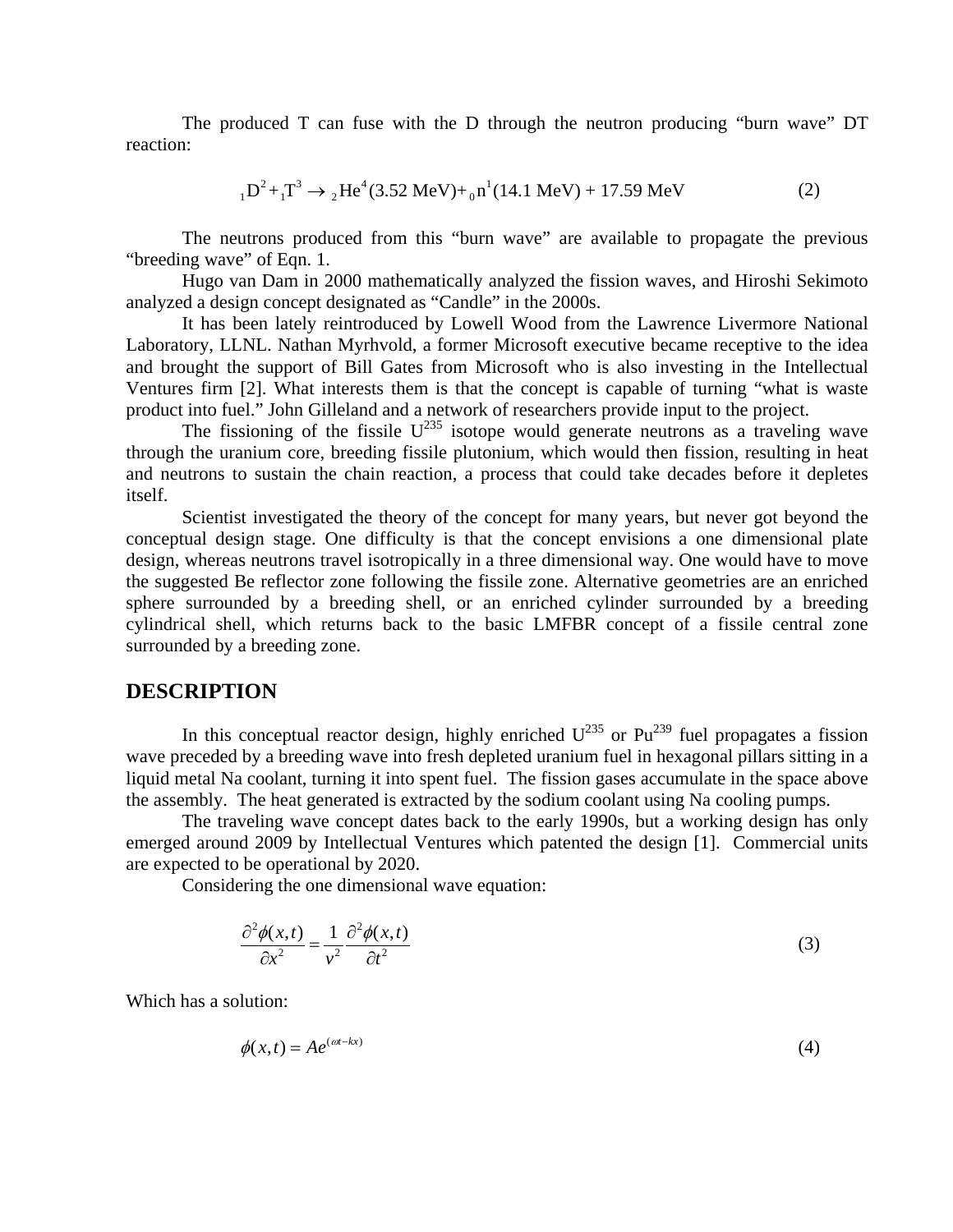- wave amplitude, *A*
- : rotational frequency, ω

#### where: k: wave constant,

- x: space coordinate,
- t: time coordinate,
- v: propagation speed.



Figure 1. Schematic of Traveling Wave Reactor, TWR in slab geometry. Highly enriched  $U^{235}$  or  $Pu^{239}$  fuel propagates a fission wave (red) preceded by a breeding wave (yellow) into unused depleted uranium (green) in hexagonal pillars sitting in a liquid metal sodium coolant, turning it into spent fuel (black). The fission gases accumulate in the space above the assembly. The heat generated is extracted by the sodium coolant using the cooling pumps [1]. Source: Technology Review.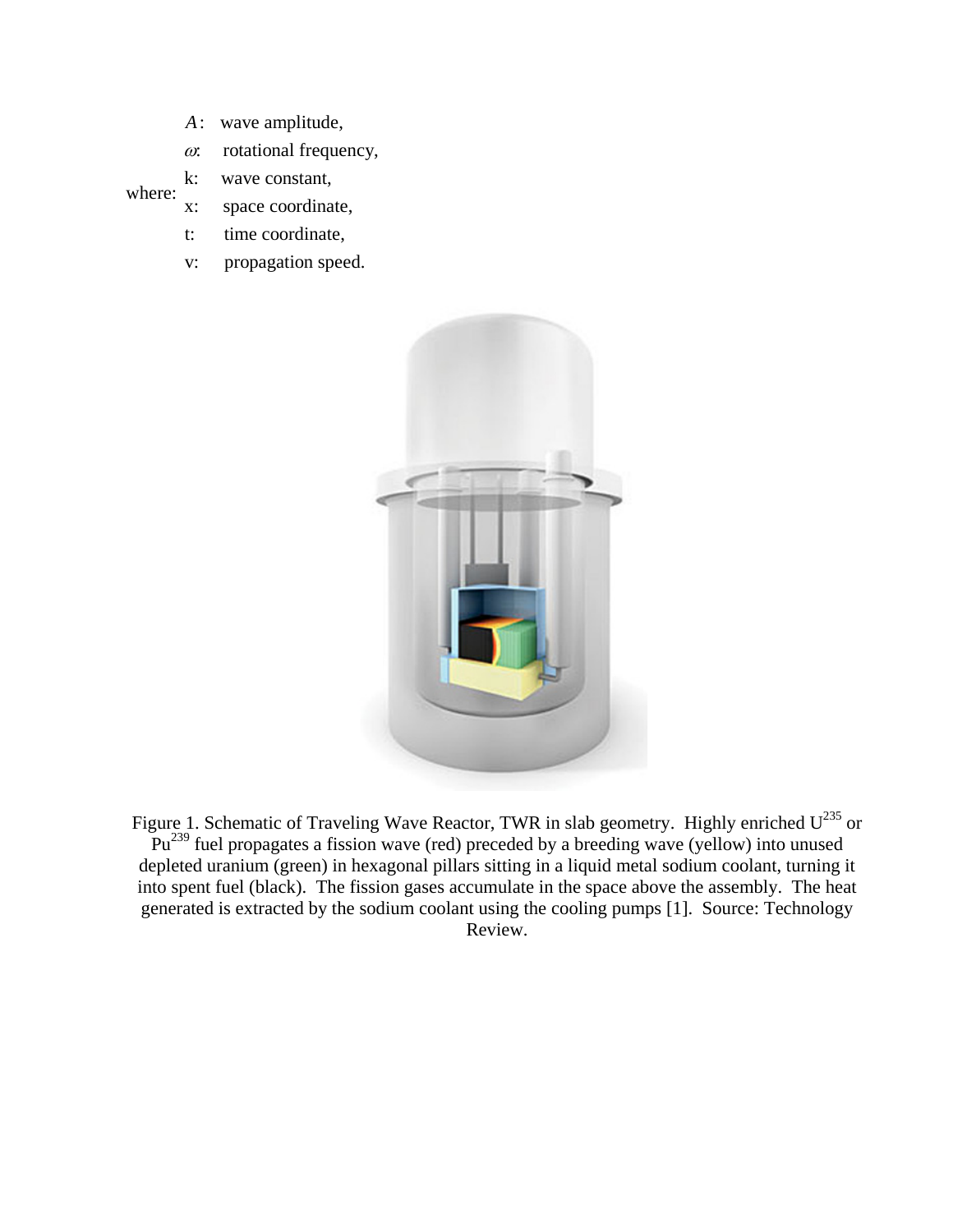

Figure 2. Traveling breeding and burn waves in depleted U. Source: UC Berkeley.



Figure 3. Traveling breeding and burn conflagration rates in horizontal cylindrical geometry at 30 years of lifetime. Source: UC Berkeley.

# **FUEL AND BREEDING**

The fuel is an initial loading of highly enriched  $U^{235}$  or  $Pu^{239}$  that creates a fission wave that breeds further  $Pu^{239}$  in a propagating wave into the depleted uranium containing about 0.25 percent  $U^{235}$  compared with the 0.72 percent content in natural uranium. As an alternative, depleted fuel from naval reactors or from light water reactors can be used as an initial loading.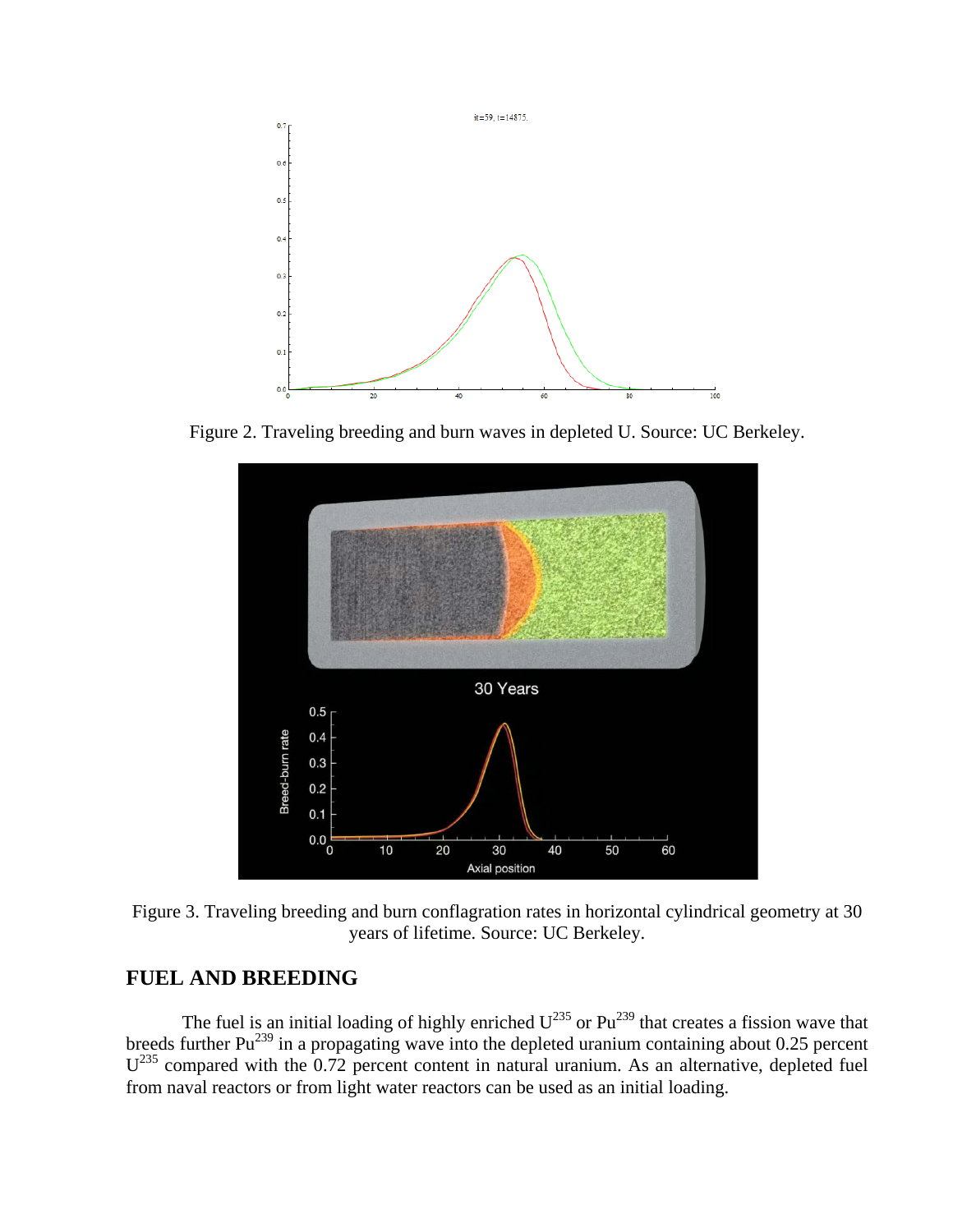The active region, of less than one meter in thickness, moves along the reactor core breeding new  $Pu^{239}$  from the depleted uranium in front of it.

The end products are residual unburnt depleted  $U^{238}$ , fission products and the actinide elements Np, Pu, Am, and Cm.

The produced actinides can be later recycled and burnt in the same configuration. If these are burnt, the remaining fission products take 300-500 years to decay to the same level of activity as the natural uranium that was mined from its ore deposit in the first place.

The fuel would be stored under water for about 5-10 years to allow its activity to decay. It would be then recycled to extract any  $Pu^{239}$  to reuse as fuel, and the fission products for disposal.

## **PERCEIVED ADVANTAGES**

TerraPower's John Gilleland describes the potential advantages of the concept as:

1. The uranium isotope that is fed into the new nuclear reactors does not have to be enriched, which means it is less likely to be used in atomic weapons.

2. The fission reaction in the new process burns through the nuclear waste slowly, which makes the process safer. One supply of spent uranium could burn for 60 years.

3. The process creates a large amount of energy from relatively small amounts of uranium, which is important as global supplies of  $U^{235}$  run short.

4. The process generates uranium that can be burned again to create "effectively an infinite fuel supply."

Since the concept breeds its own fuel, it theoretically can operate for 20-200 years without refueling. The main limitation to about 60 years would be the material properties that can withstand the operating environment.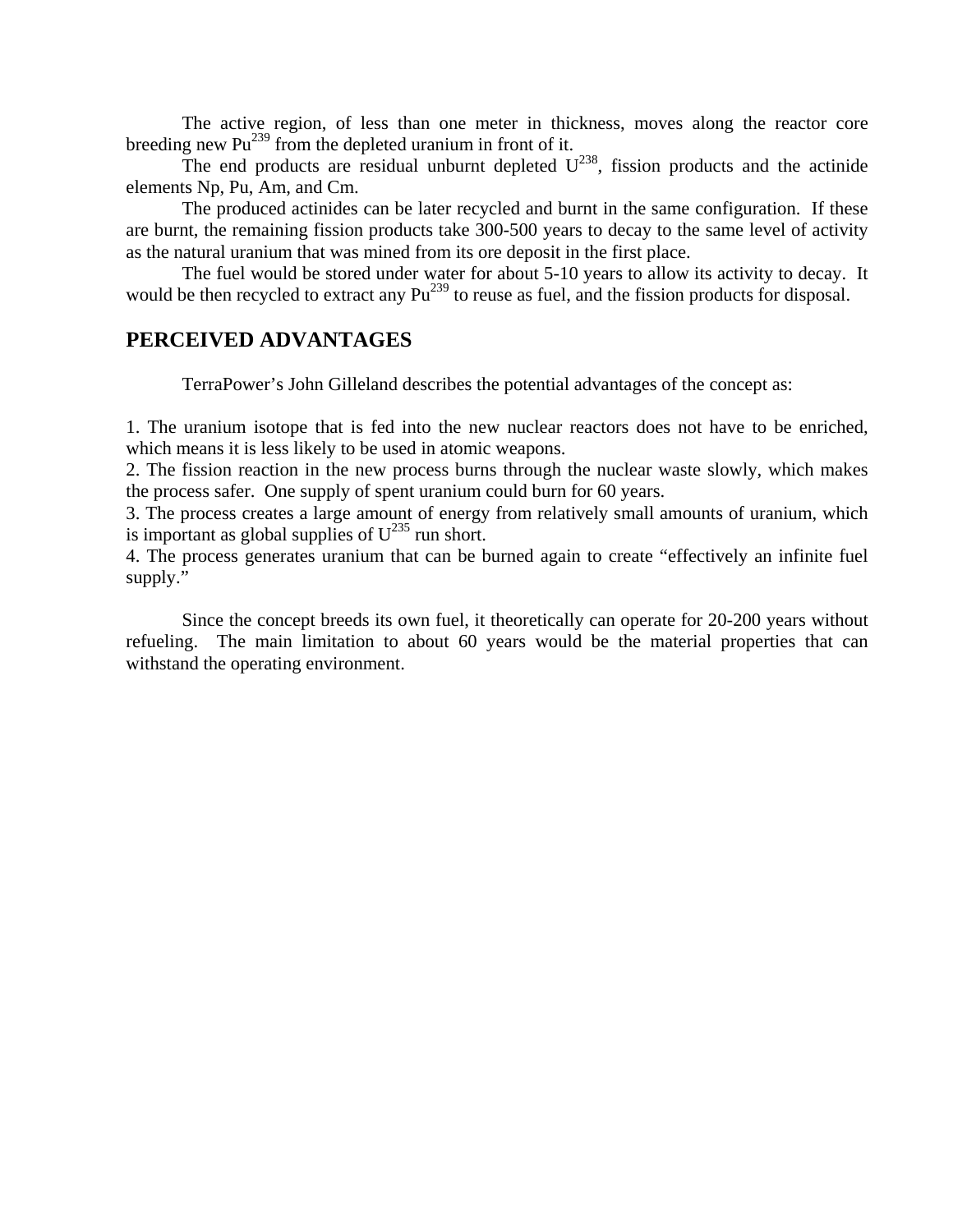

Figure 4. Pool type sodium TWR in vertical cylindrical geometry 500 MWe reactor using spent fuel elements. 1: Reactor head, 2; Below-ground reactor vessel, 3: Vertical cylindrical core with spent fuel and depleted uranium, 4: Control rods, 5: Four Na pumps, 6: Four heat exchangers with Na temperature inlet of 550 °C [2]. Source: WSJ, TerraPower LLC.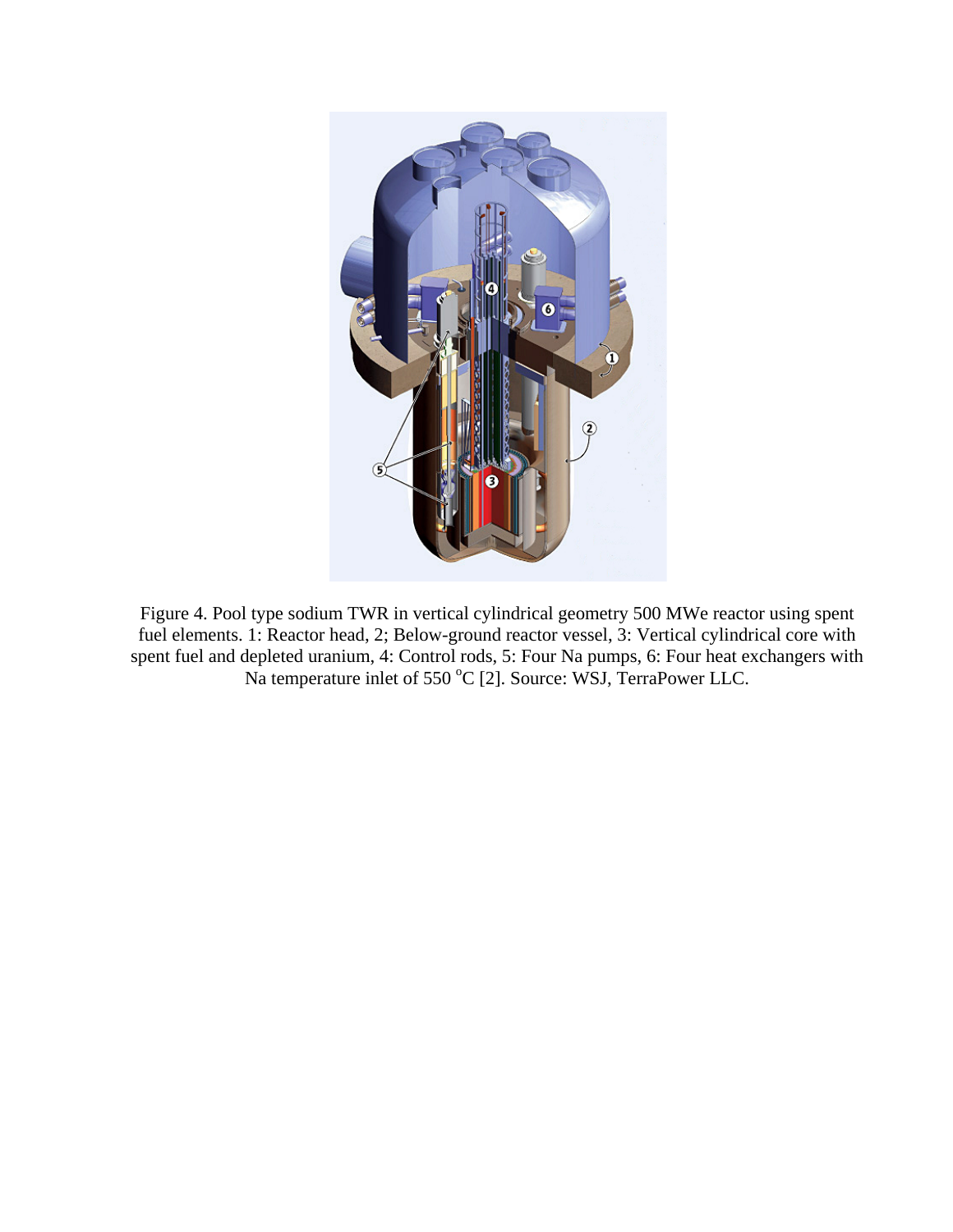

Figure 3. Conceptual design of a toroidal configuration of modular traveling wave wedge-shaped units inside an AP1000 containment system. Source: UC Berkeley.

## **DISCUSSION**

The concept falls under the category of battery reactors which do not separate the bred fuel and hence eliminate proliferation concerns since the fuel can only be recycled in a fully safeguarded site. Once "ignited," a steady state deflagration wave would propagate through a depleted  $U^{238}$  core breeding Pu<sup>239</sup> then fissioning it as well as some  $U^{238}$  through fast neutron reactions.

Critics suggest that the technology is misguided, naïve and expensive. Supporters identify it as part of the new enthusiasm that is a part of the "nuclear renaissance."

A privately funded research company, TerraPower in Belleview, Washington with investment support from Microsoft's founder Bill Gates, is developing the concept. At a TED (Technology, Entertainment, Design) conference in Long Beach, California he identified energy innovation as: "To prevent famine, poverty and the hardship that will come with global climate change we need 'energy miracles'." He encouraged optimism, along with heavier investment in solar, wind, battery and nuclear technologies. "We have to drive full speed and get a miracle in a pretty tight timeline." TED is a nonprofit group dedicated to "ideas worth spreading."

A TWR is smaller than the conventional LWR with modular 100-300 MWe units, compared with 1,000 MWe for the standard PWR or BWR. This provides the possibility to add units as demand develops.

The TWR theoretically can burn depleted uranium, a largely benign nuclear waste byproduct of uranium enrichment and use spent light-water reactor fuel. It would require less enriched uranium than conventional nuclear reactors.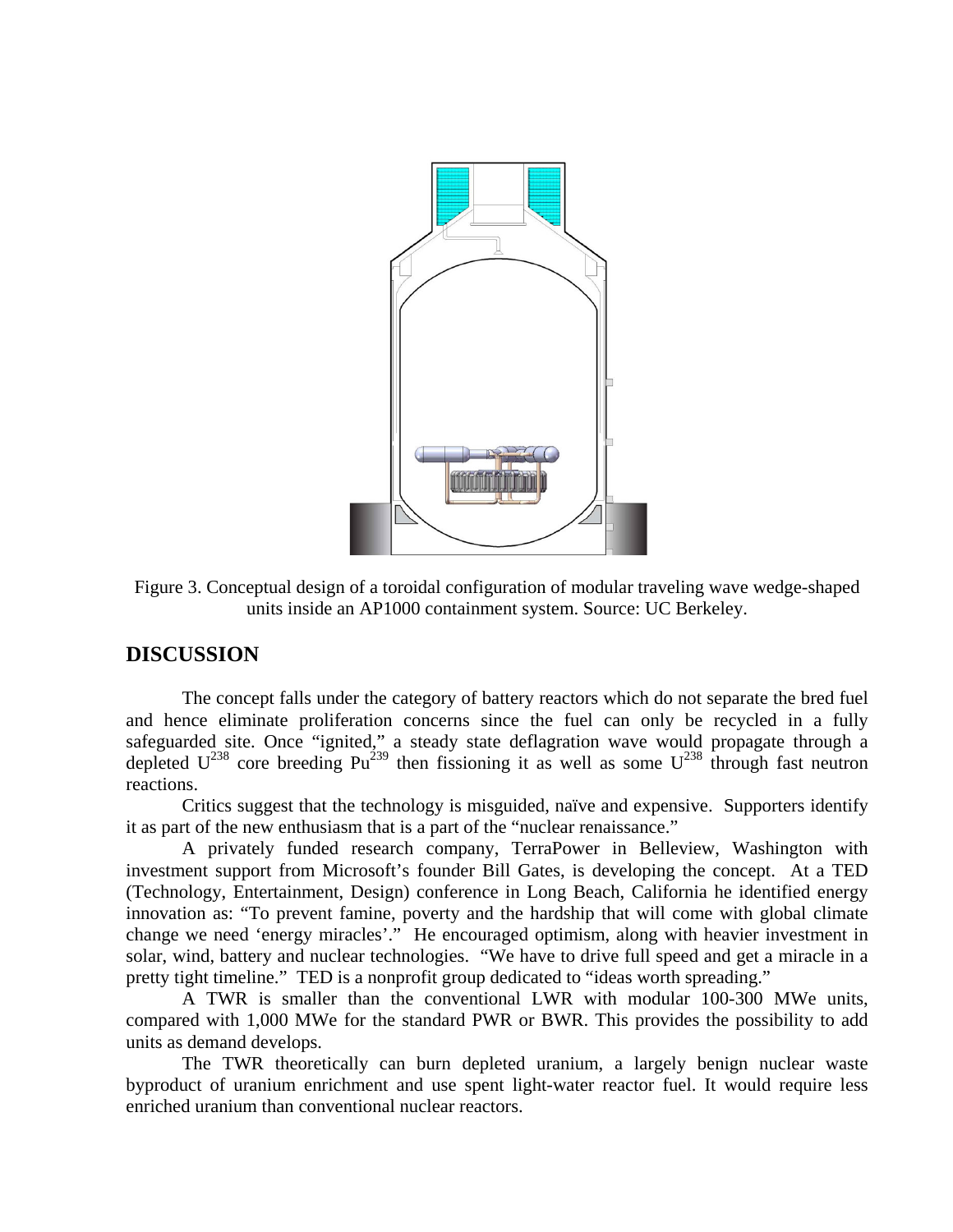A design problem involves the build-up of fission products such as Xe, Kr, Cs, I, and Sm which would act as neutron poisons. However, unlike thermal neutron reactors, as fast neutrons are used, the fission reaction is insensitive to the presence of the fission products.

Another problem is the reduction of the  $U^{238}$  concentration which is needed for passive safety by providing an overall negative temperature coefficient of reactivity through the Doppler Effect. After some burnup, reprocessing of the fuel may be inevitable.

A molten salt coolant may be preferable to a Na coolant, allowing the purging of the fission products and a higher level of operational safety than a liquid metal coolant.

The neutron multiplication obtained in a fast neutron spectrum allows both Pu breeding and burning. The breeding process must be maintained long enough to convert from a breeding phase to a burning one. The goal is to preclude any moderating and neutron absorbing materials, necessitating the use of a uranium metal alloy. For the wave to propagate a high power density is needed and Na allows the attainment of a power density of 200-300 MWth  $/m<sup>3</sup>$ .

| Reactor concept                           | Coolant               | Power density<br>[MWth / $m^3$ ] |
|-------------------------------------------|-----------------------|----------------------------------|
| Pressurized Water Reactor, PWR            | $H_2O$                | 98                               |
| <b>Boiling Water Reactor, BWR</b>         | $H_2O$                | 56                               |
| Canadian Deuterium Uranium, CANDU         | $D_2O$                | 12                               |
| <b>Gas Cooled Fast Reactor, GCFR</b>      | He                    | 100                              |
| Lead Fast Reactor, LFR                    | Pb-Bi                 | 69                               |
| Molten Salt Reactor, MSR                  | Molten Salt           | 22                               |
| Liquid Metal Fast Breeder Reactor, LMFBR  | Na                    | 350                              |
| <b>Super Critical Water Reactor, SCWR</b> | Super critical $H_2O$ | 100                              |
| Very High Temperature Reactor, VHTR       | He                    | 10                               |

Table 1. Power densities for different reactor concepts.

A fast neutron spectrum presents severe materials damage problems including atomic displacements as well as swelling caused by hydrogen and helium gases generation in a metallic lattice from (n, p) and (n, α) reactions.

The traveling wave reactor will require years of research and technology development. The liquid Na coolant is reactive with air and water, even though it operates at atmospheric pressure. As an example, the 280 MWe Monju plant in Japan began construction in 1985, went critical in 1995, and had a Na fire in 1995 as a result of a leakage of the liquid Na coolant, and has not operated since.

A traveling wave reactor based on the  $Th^{232}$ - $U^{233}$  fuel cycle with a solid fuel or a molten salt coolant would offer a larger more sustainable resource base alternative, since Th is four times more abundant than U in the Earth's crust. It would also provide more desirable proliferation aspects and safer operational conditions using a thermal or a fast neutron spectrum than the suggested  $U^{238}$ -Pu<sup>239</sup> present concept, and is worthy of detailed investigation. A particle beam and a spallation neutron source is other alternatives.

### **REFERENCES**

1. Matt Wald, "TR10: Traveling-Wave Reactor," Technology Review, March/April, 2009.